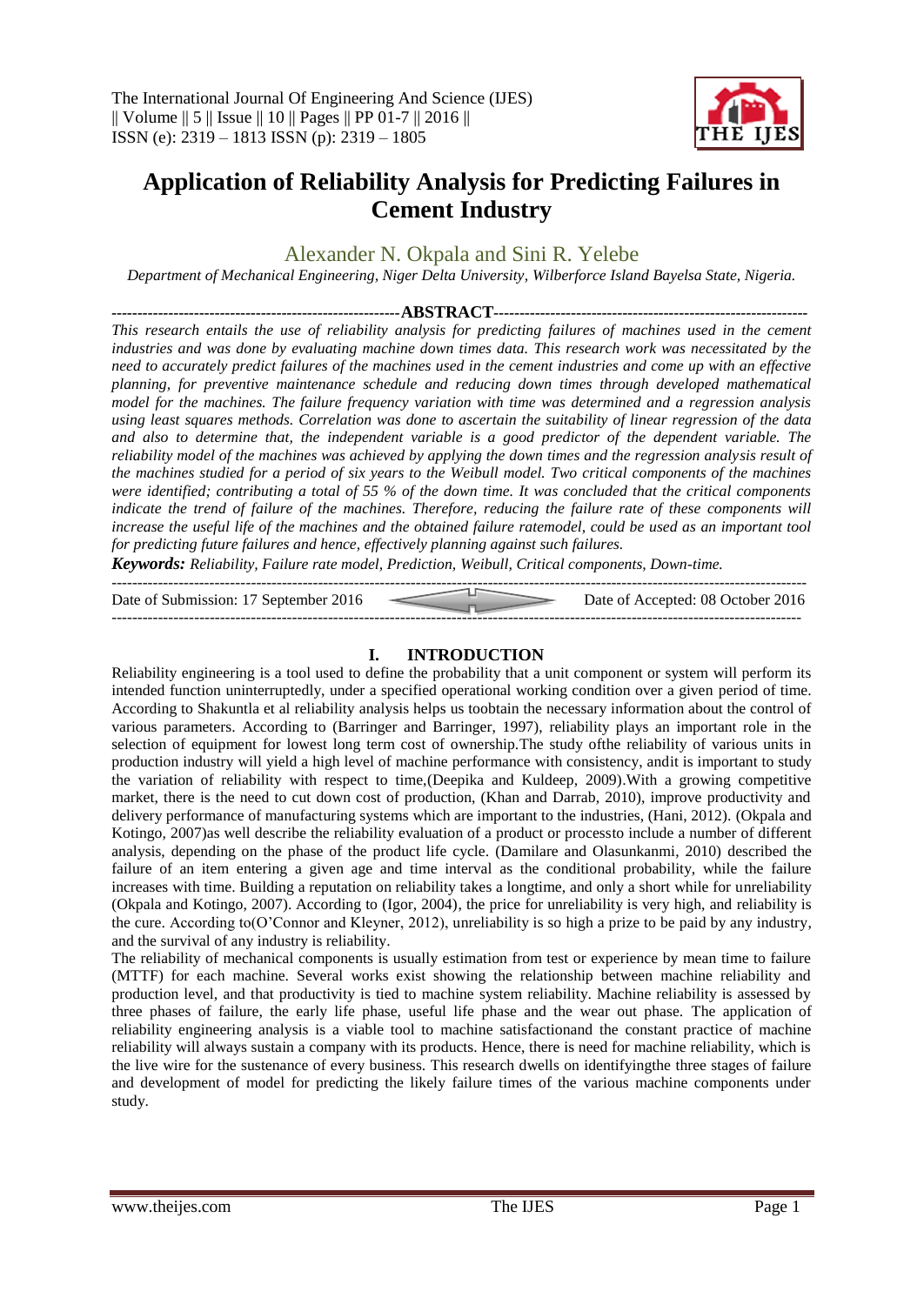## **Data Collection**

## **II. METHODOLOGY**

Reliability data was collected from the maintenance report books of work done procedures in a cement production industry in south-south zone of Nigeria. The data covers a period of six years from 2008 to 2014, which consist of themachine down-time and the number of failures for two identical machines code named BE machine 01 and BE machine 02. The BE machine 01 and 02 hasfourteen components namely; segment wheel drive (SWD), chain, shackle, shaft, twin chute, bearing, heavy duty gear box (HDGB), electric motor, wheel, flange set, counter weight, turbo and hub.Thesecomponents are arranged in series, thatis, the failure of one means the failure of the entire machine as production would stop.

#### **Procedure**

The data obtained from the maintenance report books of work done procedures of the cement production industrywere used for evaluating the total down time and the failure rates of the machines over six years. Also, through the Weibull model the data were subjected to life testing with aresultant modelling of the failure rate for the machines.

#### **Total Down-Time**

The total down-time for the machines over the study period of six yearswas evaluated. This was determined by summing up the monthly downtimes of all eighteen components of both machines over the study period of six years(2008 – 2014)and presented in tables 1 and 2.

| <b>Table 1:</b> Total Down-Thile of machine BE 01 |          |          |          |              |                |              |            |  |
|---------------------------------------------------|----------|----------|----------|--------------|----------------|--------------|------------|--|
| Component                                         | DT2009   | DT2010   | DT2011   | DT2012       | DT2013         | DT2014       | <b>TDT</b> |  |
|                                                   | (min)    | (min)    | (min)    | (min)        | (min)          | (min)        | (min)      |  |
| <b>SWD</b>                                        | $\theta$ | $\Omega$ | $\theta$ | $\Omega$     | $\Omega$       | $\Omega$     | $\Omega$   |  |
| Chain                                             | 134      | $\Omega$ | 107      | 133          | 80             | 290          | 744        |  |
| Shackle                                           | 164      | 385      | 291      | 398          | 175            | 96           | 1509       |  |
| Shaft                                             | $\Omega$ | $\Omega$ | $\Omega$ | $\Omega$     | $\Omega$       | $\Omega$     | $\Omega$   |  |
| Twin Chute                                        | $\Omega$ | $\theta$ | $\Omega$ | $\Omega$     | $\Omega$       | $\Omega$     | $\Omega$   |  |
| Bearing                                           | 47       | 102      | $\Omega$ | 105          | $\Omega$       | 230          | 484        |  |
| <b>HDGB</b>                                       | $\Omega$ | $\Omega$ | $\Omega$ | $\Omega$     | $\Omega$       | $\Omega$     | $\Omega$   |  |
| <b>Electric Motor</b>                             | 296      | 311      | 205      | 368          | 188            | $\Omega$     | 1368       |  |
| Wheel                                             | $\Omega$ | $\Omega$ | 145      | 188          | $\Omega$       | 79           | 412        |  |
| <b>Flange Set</b>                                 | 345      | 509      | 502      | 403          | 198            | 255          | 2212       |  |
| Counter Weight                                    | $\Omega$ | $\Omega$ | $\Omega$ | $\mathbf{0}$ | $\Omega$       | $\Omega$     | $\Omega$   |  |
| Turbo                                             | 163      | $\theta$ | $\Omega$ | $\Omega$     | $\Omega$       | 268          | 431        |  |
| <b>Bucket</b>                                     | 611      | 648      | 696      | 647          | 351            | 659          | 3612       |  |
| Hub                                               | $\Omega$ | $\Omega$ | $\Omega$ | $\Omega$     | $\overline{0}$ | $\Omega$     | $\Omega$   |  |
|                                                   |          |          |          |              |                | <b>TOTAL</b> | 10772      |  |

**Table 1:** Total Down-Time of machine BE 01

**Table 2:** Total Down-Time of machine BE 02

| Component             | DT2009         | DT2010   | DT2011   | DT2012   | DT2013   | DT2014       | <b>TDT</b> |
|-----------------------|----------------|----------|----------|----------|----------|--------------|------------|
|                       | (min)          | (min)    | (min)    | (min)    | (min)    | (min)        | (min)      |
| <b>SWD</b>            | $\Omega$       | $\Omega$ | $\Omega$ | 201      | $\Omega$ | $\Omega$     | 201        |
| Chain                 | 217            | 177      | 136      | 160      | 179      | 345          | 1214       |
| Shackle               | 205            | 140      | 168      | 317      | 262      | 234          | 1326       |
| Shaft                 | 73             | $\Omega$ | $\Omega$ | $\Omega$ | 186      | $\Omega$     | 259        |
| <b>Twin Chute</b>     | $\Omega$       | $\theta$ | $\Omega$ | $\Omega$ | $\Omega$ | $\Omega$     | $\Omega$   |
| Bearing               | 47             | $\Omega$ | 212      | 209      | 83       | 257          | 808        |
| <b>HDGB</b>           | $\Omega$       | $\Omega$ | $\Omega$ | $\Omega$ | $\Omega$ | $\Omega$     | $\Omega$   |
| <b>Electric Motor</b> | 53             | 174      | 247      | 234      | 140      | $\Omega$     | 848        |
| Wheel                 | $\Omega$       | 28       | $\Omega$ | 124      | 16       | $\Omega$     | 168        |
| Flange Set            | 444            | 420      | 269      | 321      | 406      | 297          | 2157       |
| Counter Weight        | $\Omega$       | $\Omega$ | $\Omega$ | $\Omega$ | $\Omega$ | $\Omega$     | $\Omega$   |
| Turbo                 | 85             | 231      | $\Omega$ | 205      | 199      | 17           | 737        |
| <b>Bucket</b>         | 488            | 563      | 510      | 520      | 434      | 1079         | 3594       |
| Hub                   | $\overline{0}$ | $\Omega$ | $\Omega$ | $\theta$ | $\Omega$ | $\Omega$     | $\Omega$   |
|                       |                |          |          |          |          | <b>TOTAL</b> | 11312      |

## **III. FAILURE FREQUENCY OVER TIME**

The data obtained from the maintenance report books of work done procedures in a cement production industrywere used to determine the failure frequency variation with time. This was done by dividing the machine cumulative number of failures by the cumulative time of use of machine in hours to obtain tables 3 and 4 which were used in plotting the failure rate graphs for the machines in figures 1 and 2.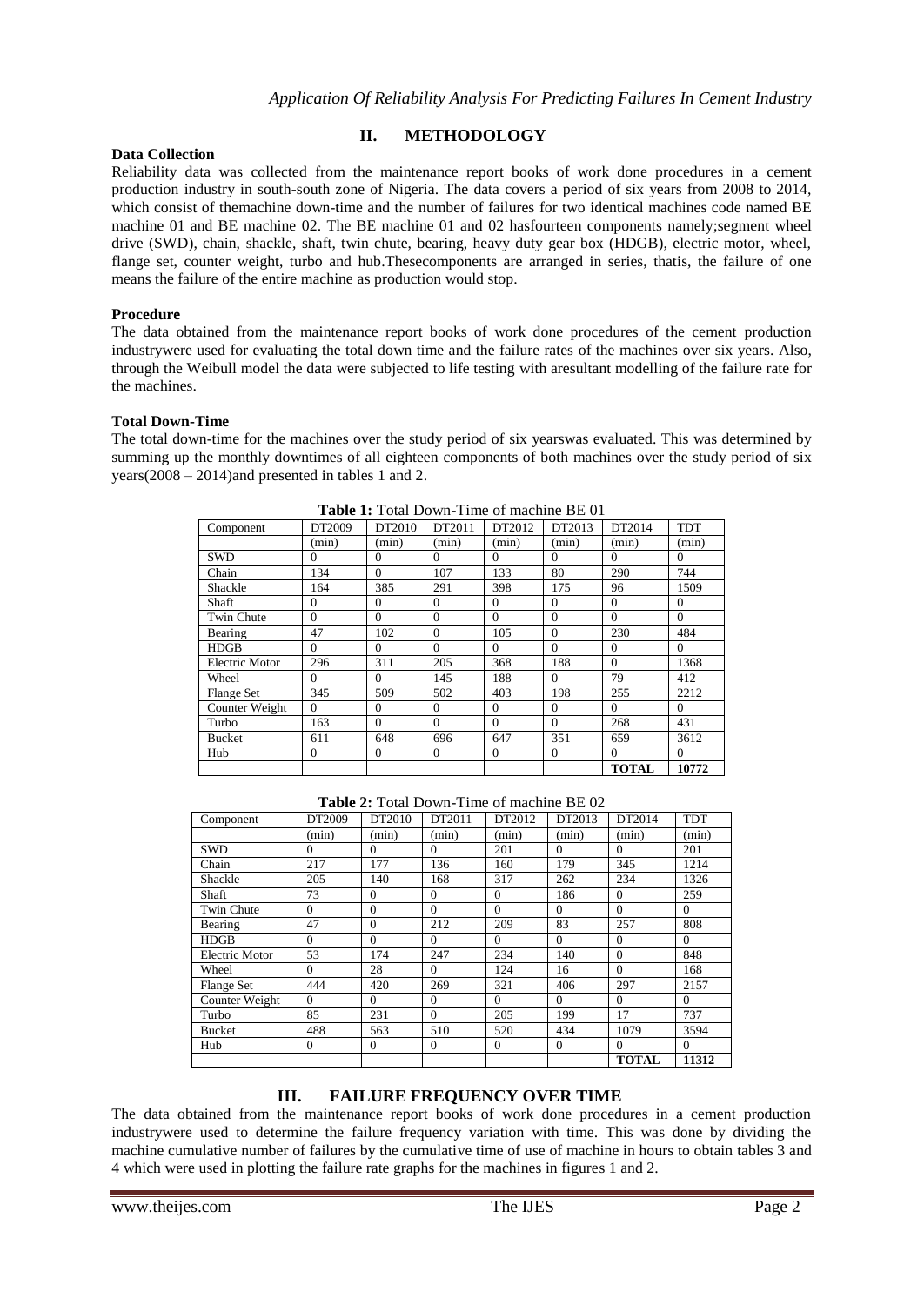| Year                           | 2009  | 2010  | 2011  | 2012  | 2013  | 2014  |  |  |
|--------------------------------|-------|-------|-------|-------|-------|-------|--|--|
| Cumulative time of use (hours) | 8760  | 17520 | 26280 | 35064 | 43824 | 52584 |  |  |
| <b>BE01</b>                    | 88    | 179   | 274   | 399   | 466   | 559   |  |  |
| Cum. failure freq.             |       |       |       |       |       |       |  |  |
| Failure Rate $(X10^{-3})$      | 10.05 | 10.22 | 10.43 | 11.38 | 10.63 | 10.63 |  |  |
| <b>Rubber Coupling</b>         | 16    | 32    | 48    | 68    | 79    | 94    |  |  |
| Cum. failure freq.             |       |       |       |       |       |       |  |  |
| Failure Rate $(X10^{-3})$      | 1.83  | 1.83  | 1.83  | 1.94  | 1.80  | 1.79  |  |  |
| <b>Bag Cleaner</b>             | 9     | 19    | 29    | 42    | 55    | 64    |  |  |
| Cum. failure freq.             |       |       |       |       |       |       |  |  |
| Failure Rate $(X10^{-3})$      | 1.03  | 1.08  | 1.10  | 1.20  | 1.26  | 1.22  |  |  |

|  | Table 3: Failure frequency over time for BE 01 |  |  |
|--|------------------------------------------------|--|--|
|--|------------------------------------------------|--|--|

| <b>THERE</b> TO LATE THE HUGHER (THE THIS TOT DE $0E$ |       |       |       |       |       |       |  |  |
|-------------------------------------------------------|-------|-------|-------|-------|-------|-------|--|--|
| Year                                                  | 2009  | 2010  | 2011  | 2012  | 2013  | 2014  |  |  |
| Cumulative time of use (hours)                        | 8760  | 17520 | 26280 | 35064 | 43824 | 52584 |  |  |
| <b>BE02</b>                                           | 133   | 251   | 379   | 598   | 793   | 923   |  |  |
| Cum. failure freq.                                    |       |       |       |       |       |       |  |  |
| Failure Rate $(X10^{-3})$                             | 15.83 | 14.32 | 14.42 | 17.05 | 18.10 | 17.55 |  |  |
| Bucket                                                | 20    | 42    | 62    | 94    | 124   | 144   |  |  |
| Cum. failure freq.                                    |       |       |       |       |       |       |  |  |
| Failure Rate $(X10^{-3})$                             | 2.28  | 2.40  | 2.36  | 2.68  | 2.82  | 2.74  |  |  |
| Flange Set                                            | 13    | 25    | 38    | 60    | 82    | 94    |  |  |
| Cum. failure freq.                                    |       |       |       |       |       |       |  |  |
| Failure Rate $(X10^{-3})$                             | 1.48  | 1.43  | 1.46  | 1.71  | 1.87  | 1.79  |  |  |

**Table 4:** Failure frequency over time for BE 02





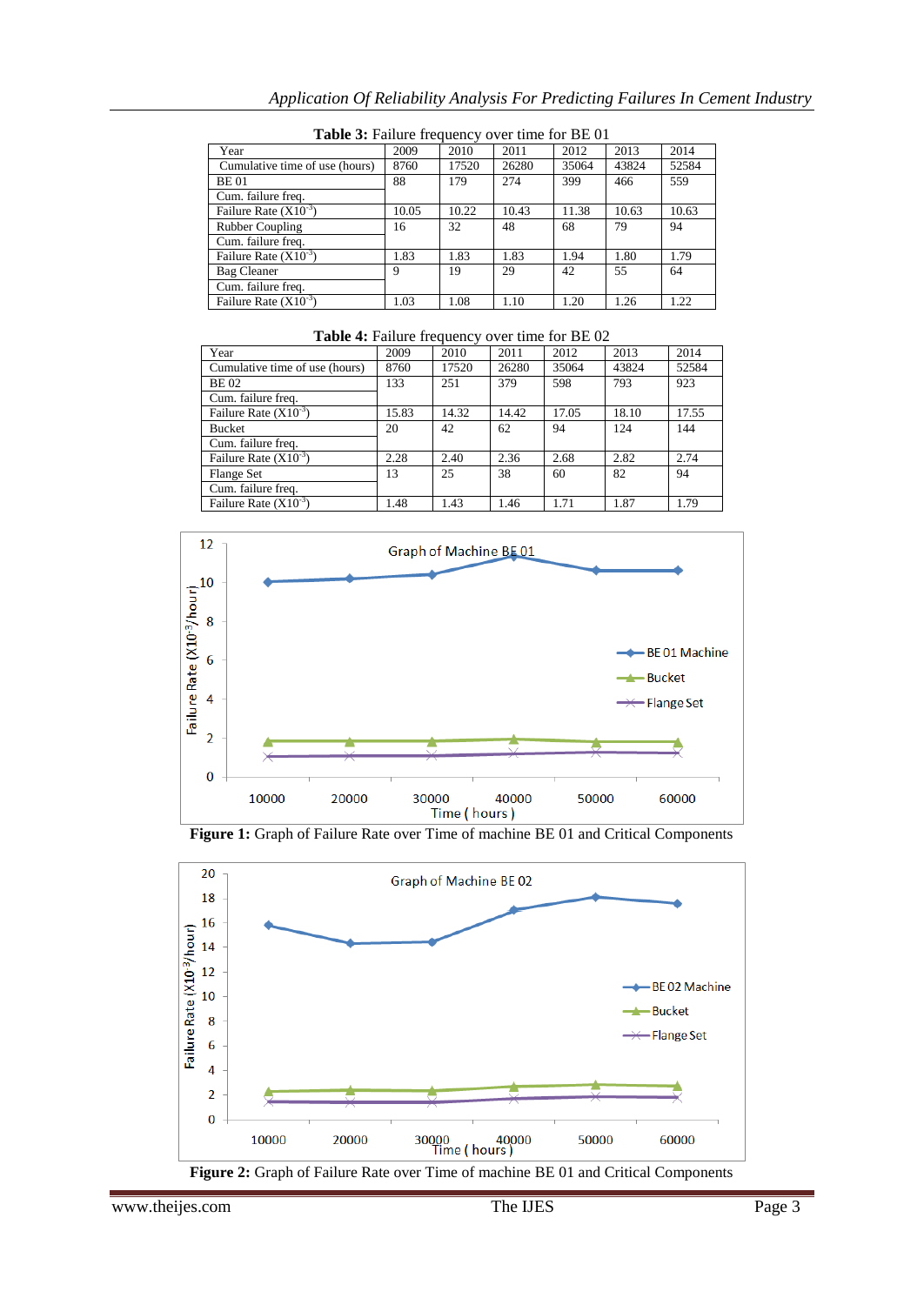## **IV. MODELLING OF THE FAILURE RATE**

According to (O'Connor and kleyner, 2012), it is useful in engineering to determine which distribution that best fits a set of data and to derive estimates of the distribution parameters.The Weibull model was used as the basisfor the modelling of the failure rate. (Lyonnet, 1991) stated that the Weibull model is the most suitable when carrying out reliability analysis for mechanical components and (O'Connor and kleyner, 2012) also stated that the Weibull probability data analysis is the most utilized technique for processing and interpretation of life data.

According to (O'Connor, 1991), the Weibull failure rate function is given by  $Z(t) = \alpha \beta t^{\beta-1}$  $(1)$ Where:  $\alpha$  = scale parameter,  $β =$  the shape parameter, also known as the Weibull slope.  $t =$  variable time. The failure density function according to (Lyonnet, 1991), is given as  $F(t) = 1 - R(t)$ ,  $(2)$ and the reliability function is given as  $R(t) = 1 - F(t)$ ,  $(3)$ the Weibull distribution is:<br>  $\ln \ln \frac{1}{R(t)} = \ln \alpha$  $(4)$ According to (O'Connor and Kleyner, 2012) the Weibull distribution is given by  $F(t) = 1 - \exp \left[-\left(\frac{t}{a}\right)t\right]$  $(5)$ which transforms to<br>  $\ln \ln \left[ \frac{1}{1 - F(t)} \right] = \beta (\ln t) - (\beta \ln \alpha)$  (6) The above equation is of a linear form  $y = \beta x + c$ <br>Where:  $y = \ln \ln \left[ \frac{1}{1 - F(t)} \right] = \ln F(t)$ ,  $x = \ln t$ ,  $c = (-\beta \ln \alpha) = \ln \alpha$ , and  $\beta =$  slope Therefore, equation 6 can thus be written as<br>  $\ln \ln \left[\frac{1}{1 - F(t)}\right] = \ln \alpha + \beta \ln t$  (7)  $(7)$ Therefore, using the recommended estimator by(Lyonnet, 1991) for the behavior of part failure, the values of the various parameters can be estimated. Thus, *F*(t) can be obtained by the given equation below.  $i - \frac{2}{3}$  $\overline{\mathbf{z}}$  $F(t_i) = ^{(8)}$ Where n= sample times = 6, which corresponds to the number of years of study. i= the year from 1- 6 Therefore, the first year:  $i=1$ , and  $n=6$ .

$$
F(t_i) = \frac{i - \frac{1}{2}}{n} = F(t_1) = \frac{1 - \frac{1}{2}}{6}
$$
  
For the second year: i= 2, and n = 6.  

$$
F(t_i) = \frac{i - \frac{1}{2}}{n} = F(t_2) = \frac{2 - \frac{1}{2}}{6}
$$
  
For the third year: i= 3, and n = 6.  

$$
F(t_i) = \frac{i - \frac{1}{2}}{n} = F(t_3) = \frac{3 - \frac{1}{2}}{6}
$$
  
For the fourth year: i= 4, and n = 6.  
For the fourth year: i= 4, and n = 6.  

$$
F(t_i) = \frac{i - \frac{1}{2}}{n} = F(t_4) = \frac{4 - \frac{1}{2}}{6}
$$

For the fifth year:  $i=5$ , and  $n=6$ .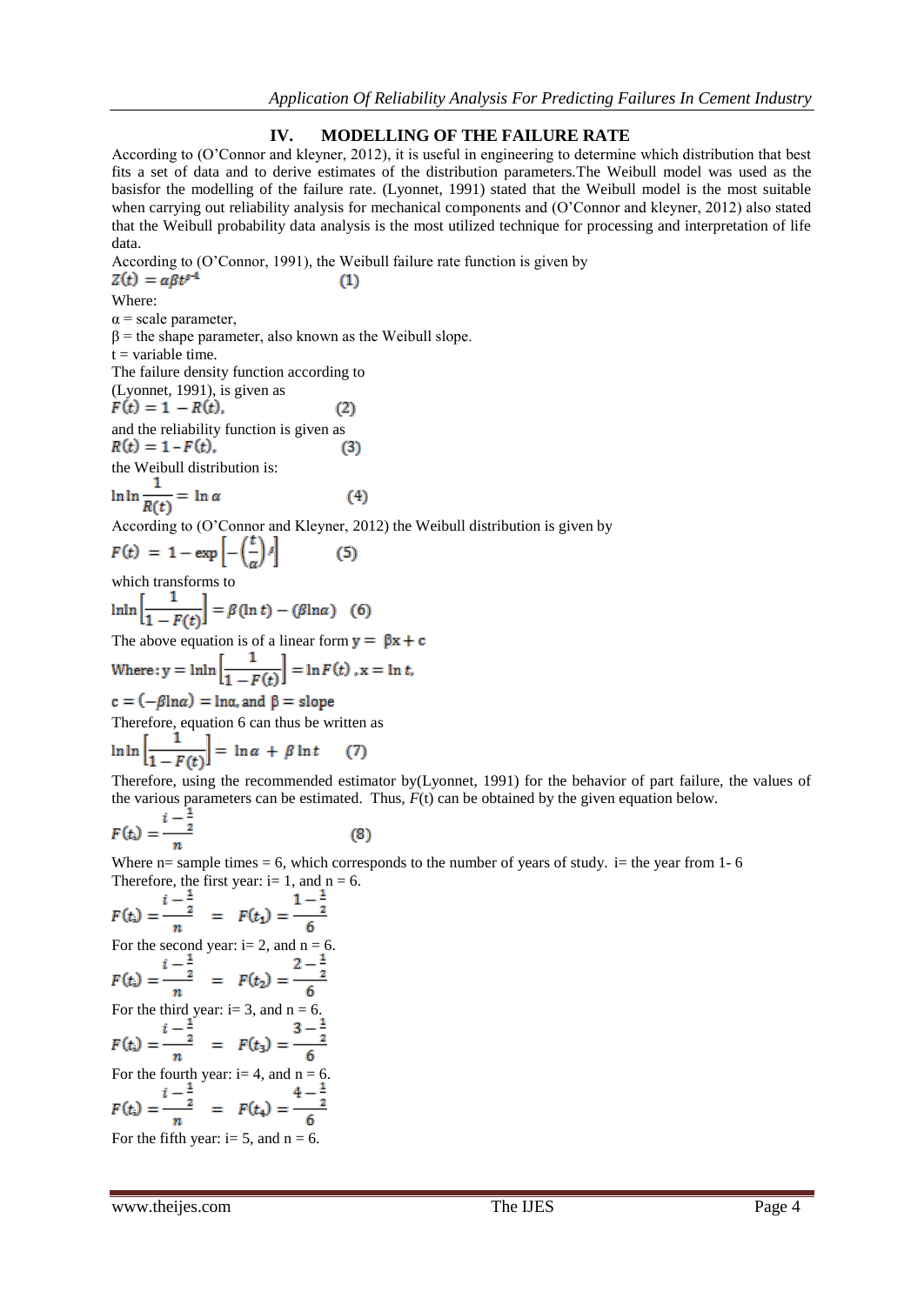$F(t_i) = \frac{i - \frac{1}{2}}{n} = F(t_5) = \frac{5 - \frac{1}{2}}{6}$ For the sixth year: i= 6, and n = 6.<br>  $F(t_i) = \frac{i - \frac{1}{2}}{n} = F(t_6) = \frac{6 - \frac{1}{2}}{6}$ 

# **V. LEAST SQUARES AND LINEAR REGRESSION**

To determine the values of  $\beta$  and  $\alpha$  for machines BE 01, the methods of least squares is used with the established linear relation  $Y = \beta x + \ln \alpha$ . The least square estimation applies to the *n* observation pairs of  $(x_iy_i)$ , where *i*= 1, 2, 3,……, *n* which leads to the estimates.

A regression analysis is done and the formulation of tables 5 and 6 for the machines with the transformed linear function.

Where  $x_i = \ln F(t)$ , and  $y_i = \ln t_i$ 

With the corresponding values for  $F(t)$ ,  $t_1$  and  $y_i$  regression analysis table was evaluated for BE 01 machine.

| F(t) |       | Xi                             | Уi                             | $x_iy_i$                                       | $\mathrm{X}^2$        | $\mathbf{V}^2$                |
|------|-------|--------------------------------|--------------------------------|------------------------------------------------|-----------------------|-------------------------------|
| 0.08 | 8730  | 9.08                           | $-2.53$                        | $-22.97$                                       | 82.45                 | 6.4                           |
| 0.25 | 17439 | 9.77                           | $-1.39$                        | $-13.58$                                       | 95.45                 | 1.93                          |
| 0.42 | 26163 | 10.17                          | $-0.87$                        | $-8.85$                                        | 103.43                | 0.76                          |
| 0.58 | 34914 | 10.46                          | $-0.55$                        | $-5.75$                                        | 109.41                | 0.3                           |
| 0.75 | 43636 | 10.69                          | $-0.29$                        | $-3.1$                                         | 114.28                | 0.08                          |
| 0.92 | 52355 | 10.87                          | $-0.08$                        | $-0.87$                                        | 118.16                | 0.0064                        |
|      |       | $\Sigma$ x <sub>i</sub> =61.04 | $\Sigma$ y <sub>i</sub> =-5.71 | $\Sigma$ x <sub>i</sub> y <sub>i</sub> =-55.12 | $\Sigma X^2 = 623.18$ | $\Sigma$ Y <sup>2</sup> =9.48 |

**Table 5:** Regression Analysis for machine BE 01

|  |  |  | Table 6: Regression Analysis for machine BE 02 |  |
|--|--|--|------------------------------------------------|--|
|--|--|--|------------------------------------------------|--|

| F(t) | ti    | $X_i$                          | Уi                            | $x_iy_i$                  | $\mathrm{X}^2$        | $V^2$                         |
|------|-------|--------------------------------|-------------------------------|---------------------------|-----------------------|-------------------------------|
| 0.08 | 8733  | 9.08                           | $-2.53$                       | $-22.97$                  | 82.45                 | 6.4                           |
| 0.25 | 17464 | 9.77                           | $-1.39$                       | $-13.58$                  | 95.45                 | 1.93                          |
| 0.42 | 26198 | 10.17                          | $-0.87$                       | $-8.85$                   | 103.43                | 0.76                          |
| 0.58 | 34944 | 10.46                          | $-0.55$                       | $-5.75$                   | 109.41                | 0.3                           |
| 0.75 | 43673 | 10.69                          | $-0.29$                       | $-3.1$                    | 114.28                | 0.08                          |
| 0.92 | 52395 | 10.87                          | $-0.08$                       | $-0.87$                   | 118.16                | 0.0064                        |
|      |       | $\Sigma$ x <sub>i</sub> =61.04 | $\Sigma$ <sub>Vi</sub> =-5.71 | $\Sigma x_i y_i = -55.12$ | $\Sigma X^2 = 623.18$ | $\Sigma$ Y <sup>2</sup> =9.48 |

Correlation is determined to ascertain the suitability of linear regression for this data. According to (Stevenson 1991).

$$
r^{2} = \left[\frac{n(\Sigma xy) - (\Sigma x)(\Sigma y)}{\sqrt{n(\Sigma x^{2}) - (\Sigma x)^{2}}\sqrt{n(\Sigma y^{2}) - (\Sigma y)^{2}}}\right]^{2}
$$

$$
r = \left[\frac{6(-55.12) - (61.04)(-5.71)}{\sqrt{6(623.18) - (61.04)^{2}}\sqrt{6(9.48) - (-5.71)^{2}}}\right]
$$

$$
r = 0.996
$$

From the above value, the independent variable is a good predictor of the dependent variable, therefore regression is very suitable.

The slope  
\n
$$
\beta = \left[ \frac{n(\Sigma xy) - (\Sigma x)(\Sigma y)}{n(\Sigma x^2) - (\Sigma x)^2} \right]
$$
\n
$$
\beta = \left[ \frac{6(-55.12) - (61.04)(-5.71)}{6(623.18) - (61.04)^2} \right]
$$
\n
$$
\beta = 1.35
$$
\nY intercept, Inα is given by  
\n
$$
\ln \alpha = \left[ \frac{(\Sigma y) - \beta(\Sigma x)}{n} \right]
$$
\n
$$
\ln \alpha = \left[ \frac{(-5.71) - 1.35(61.04)}{6} \right]
$$
\n
$$
\ln \alpha = -14.69
$$

www.theijes.com The IJES Page 5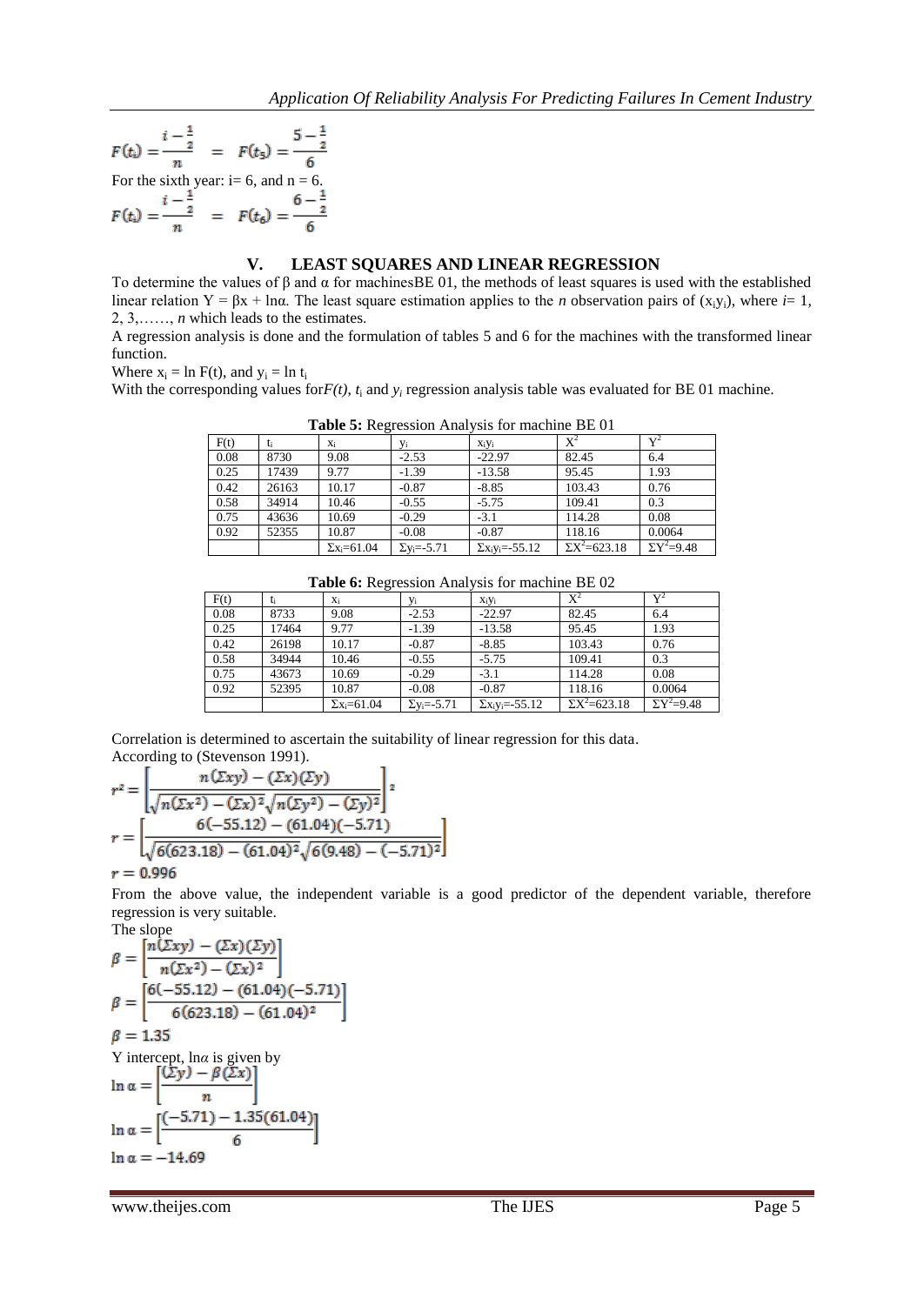$\alpha = \, e^{-14.69}$  $\alpha = 4.1708 \text{ X} 10^{-7}$ Then for BE 01<br> $Z(t) = \alpha \beta t^{\beta - 1}$  $Z(t) = 5.63 \text{ X} 10^{-7} t^{0.35}$ MTTR = μ =  $α^{-1/β}Γ(1 + 1/β)$ MTTR =  $\mu$  = 4.17 X 10<sup>-7(-1/1.35)</sup>  $\Gamma$ (1+1/1.35)  $MTTR = \mu = 52,613.76 \Gamma(1.7)$ Where  $\Gamma(1.7)$  is gamma function obtained from standard tables to be = 0.9086  $MTTR = \mu = 47,804.86$  hours

## **For Machine BE 02**,

Table 5 and Table 6 for BE 01 and BE 02 respectively are almost the same apart from the second column that differs. The other six remaining columns for both machines are the same. Hence, the failure rate model and the mean time to failure for machines BE 01 and BE 02 are the same.

## **Reliability Model for the Machine**

The reliability model is attained by recalling the modelled reliability Weibull distribution equation and substituting for the values of *α* and *β*for BE 01 machine intoequation 2.Therefore, the needed reliability model

for the BE machines is given as<br>  $\ln \ln \frac{1}{R(t)} = \ln 4.17 \text{ X } 10^{-7} + 1.35 \ln t$ 

## **VI. DISCUSSION OF RESULTS**

## **Total Down-Time of Machine**

Table 1 and Figure1 presented results of the total down-time of machine BE01 over the six years period of study, with a total down-time of 10,772minutes. The two components with the highest percentage of downtimes are the bucket and flange set, with each contributing 34% (3,612 minutes) and electric drive drum 21% (2,212 minutes) respectively making a total contribution of 55% to the total down-time. Observation of Table 2 and Figure2 also show a similar trend but this time contributing 31% to the total down-time of machine BE 02 which has a total downtime of 11,312 minutes, with bucket contributing 32% (3,594 minutes) and flange set 19% (2,157 minutes) respectively to the machine total down-time. The two components bucket and flange set with greater inputs to the machine down-time are the critical components of the machine, and the reduction of the down-times of these critical components would equally reduce the down-times of the machine.

## **Failure Rate Graph for Machine**

The Bath-tub curve which is the ideal failure rate graph can be used to tell the operational state of any system. The curve may be divided into three stages, the early life stage with a decreasing failure rate, the useful life stage with a constant failure rate and the wear out stage with an increasing failure rate. Comparing a systems failure rate curve with that of the Bath-tub will give the stage at which a particular system is operating. The graph in Figure 1 shows that the machine (BE 01) and its flange set are still within its useful life stage, the bucket appears to have erratic failure rate tending towards the wear out stage. Observation of the graph of Figure 2 shows a similar trend with the slope of the flange set being similarto that of the machine and indicating that the failure rate of the flange set is adversely affecting the machine with a constant failure rate. The slope of the machine shows that the machine is tending towards the wear out portion, reducing the failure rate of the flange set will put the machine back to its useful life stage.

## **Modelling**

The model obtained for machines BE 01 and BE 02, could serve as a very important tool in extrapolating the likely failure rate with time of each of these machines and hence, institute planned maintenance to reduce the down-time of the machines, save cost and increase productivity. A failure rate model obtained for any system can be used to predict when failure

## **VII. CONCLUSION AND RECOMMENDATION**

This study looked at reliability engineering and shows how to predict reliability and demonstrate it with test and field data. Model was also developed with which machine failure in the cement industry in Nigeria could be predicted. Two components were identified as been critical for the machine operation. Thesaddle set and